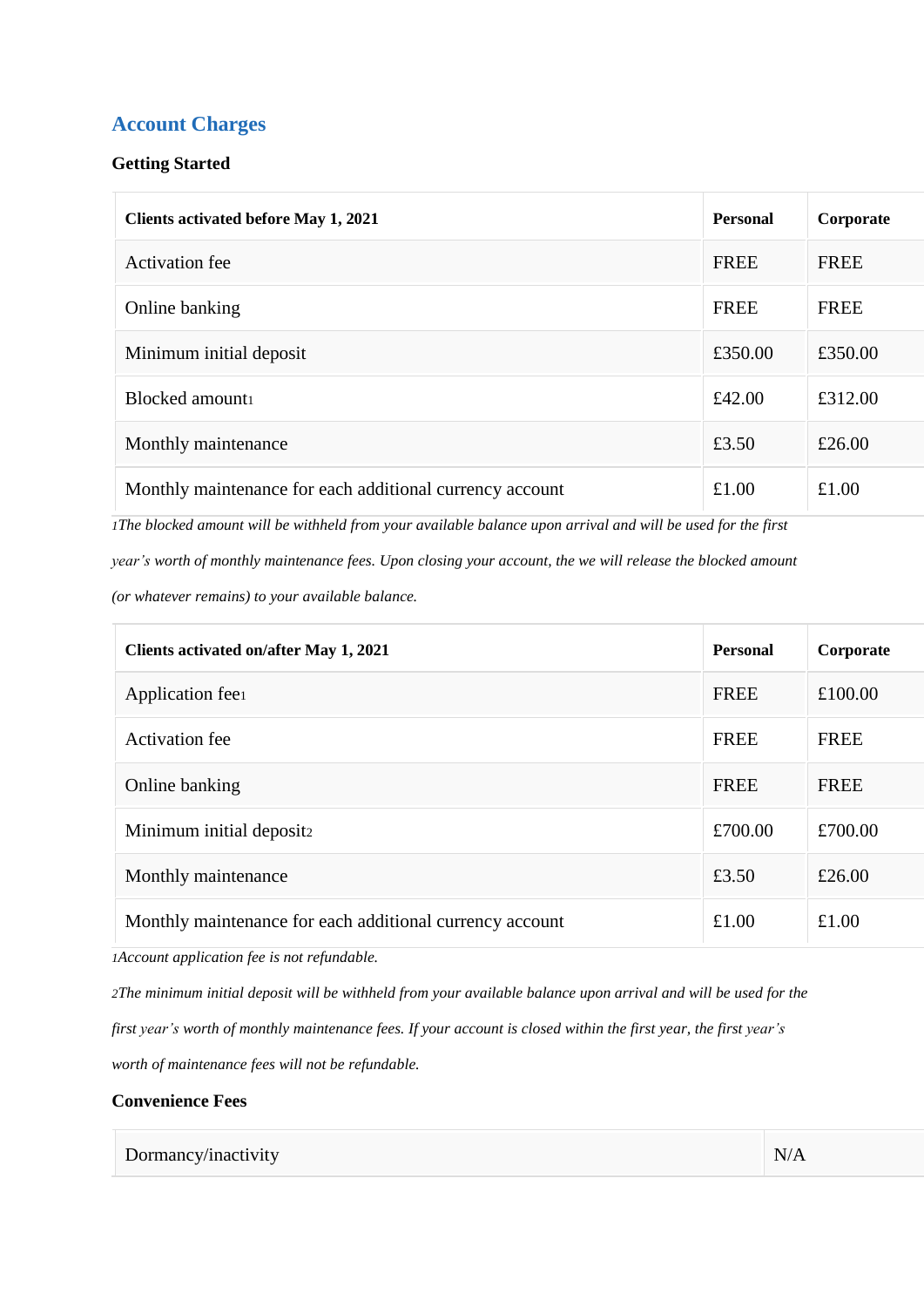| Account closure                   | <b>FREE</b> |
|-----------------------------------|-------------|
| Password reset (by bank employee) | £7.00       |
| Security question reset           | £7.00       |
| Reactivation feez                 | £65.00      |

1Upon closure, if the total remaining account balance is less than \$50.00, the funds will be used as a closure

*fee.*

*2Fee subject to review*

## **Reporting Fees**

| <b>Description</b>                         | <b>Existing Account</b> | <b>Closed Account</b> |
|--------------------------------------------|-------------------------|-----------------------|
| Email notifications                        | <b>FREE</b>             | N/A                   |
| Account statements                         | <b>FREE</b>             | £100.00               |
| <b>Account confirmation letter</b>         | £35.00                  | £100.00               |
| Bank reference letter                      | £35.00                  | £100.00               |
| Courier delivery of reports (if requested) | £10.00 + courier cost   | £20.00 + courier cost |
| <b>SWIFT</b> message copy                  | £21.00                  | £100.00               |
| Accounting/audit fee                       | £130.00                 | £245.00               |

*1All clients have access to free E-statements inside their eBanking portal.*

#### **Interest**

| Credit balances | N/A   |
|-----------------|-------|
| Debit balances  | 5.00% |

*1Debit balance interest is effective from Oct 1, 2018 on any account balances below zero.*

### **Investment Accounts**

| <b>Brokerage Accounts</b>      | <b>FREE</b> |
|--------------------------------|-------------|
| <b>Precious Metals Account</b> | FREE        |
| <b>Mutual Funds</b>            | <b>FREE</b> |